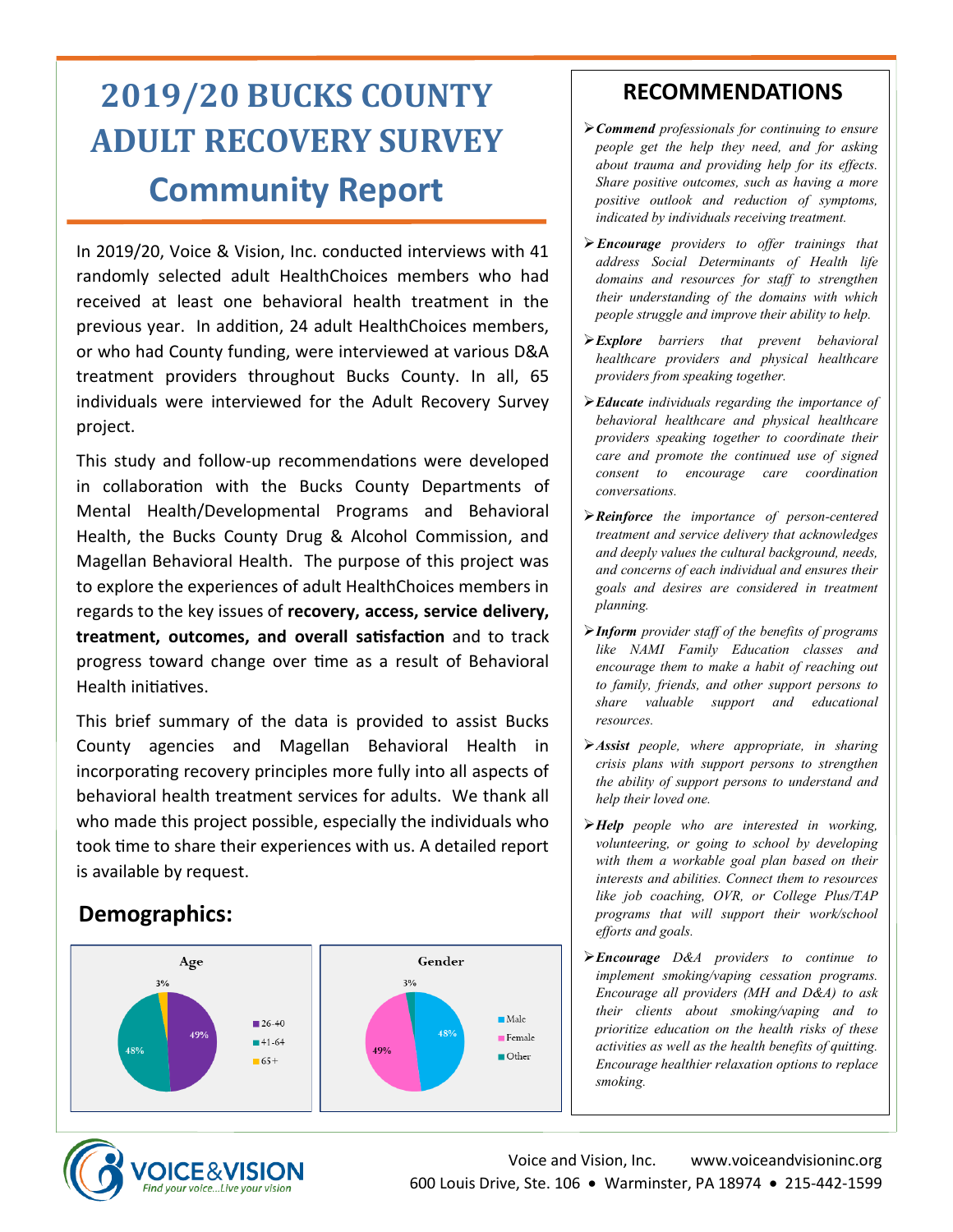# **Outcomes and Satisfaction**

**More than 50 % of people indicated** in the top following ways **how their lives had improved** since receiving treatment:

- ❖ Symptoms reduced
- ❖ More positive outlook
- ❖ Managing daily life
- ❖ Improved relationships

**People (91%) reported their MH and/or D&A treatment had improved the quality of their life.**

**Top strategies people indicated using during stressful times** to avoid relapse, crisis situations, or to avoid hospitalizations included:

- ❖ Music and Art (75%), **Smoking/vaping (71%),** Contact with family and friends (58%). (from the D&A interviews)
- ❖ Contact with family and friends (73%), Medications (54%), Relaxation exercises (34%) and Hobbies/ Interests (34% each). (from the MH interviews)



**Overall satisfaction with Mental Health and/or D&A services** was reported by 90% or more of people interviewed.

*"I am very satisfied with my services. I couldn't leave my home about a year ago due to anxiety. With all my help I can get out now. I just don't want to push things too fast."*

#### **Access**

**Of the 65 people interviewed, 83% indicated they were always able to get the help they needed in the past 12 months.**

 *Eleven people said they weren't always able to access the help they needed* in the top five ways:

- ❖ Delays in getting appointments
- ❖ Didn't know where to go
- ❖ Waitlists for services
- ❖ Lack of transportation
- ❖ Insurance issues

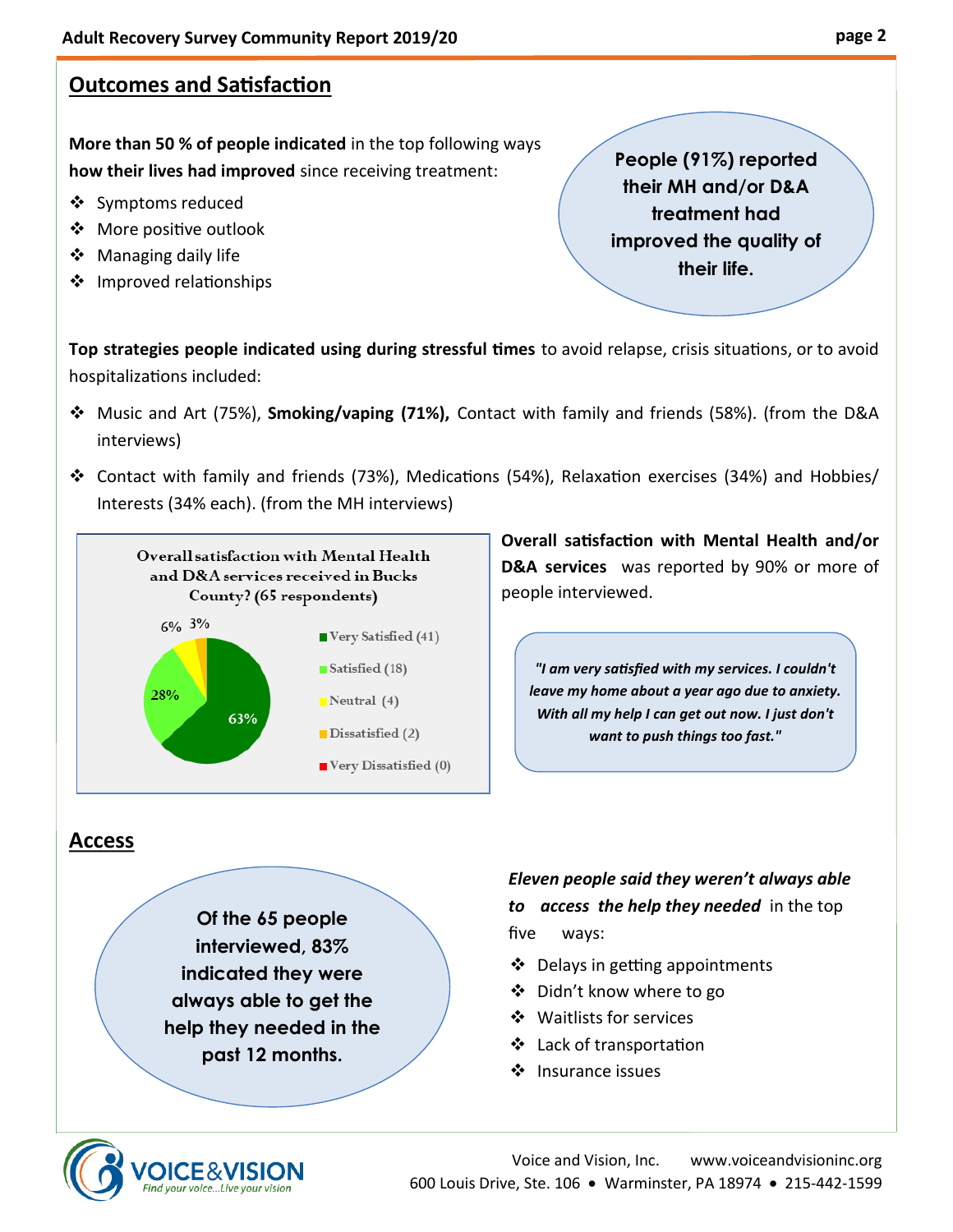# **Service Delivery and Treatment**



All of the people who said their behavioral healthcare and physical healthcare providers had spoken together indicated it was at least "somewhat helpful."

*"My family doctor has sent my nurse navigator and therapist information on my physical health issues, so I don't have any medication reactions."*

No one said they were "never" given the chance to make treatment decisions. **Fifty-nine people (91%) said they were "always" given the chance to make treatment decisions.** 

*"It's hard to make plans. Not convenient. When you call to schedule your appointment the same week you're supposed to have your appointment, [the provider] picks the day and time you can come in. I've had to cancel other plans and appointments because of that."* 



Are you receiving help to address any concern you have with your physical health/wellness?  $3\%3\%$  $\blacksquare$  Yes  $\blacksquare$  No, don't want help for this  $\blacksquare$  No, don't know 94% where to go No, another reason

Of the 31 people who said they had a health concern**, 94% indicated they were receiving help for their concerns.**



**Effects of trauma** can influence a person's behavioral health recovery. **Fifty-five people (85%) reported their provider (s) had asked them about their trauma concerns. At D&A providers, 71% of respondents indicated the provider had asked about the effects of trauma; from the MH sample, 93% reported their providers had asked.** Of the 45 people who indicated they had a **trauma** concern, **38 (84%) reported they were receiving help to address their concerns.**